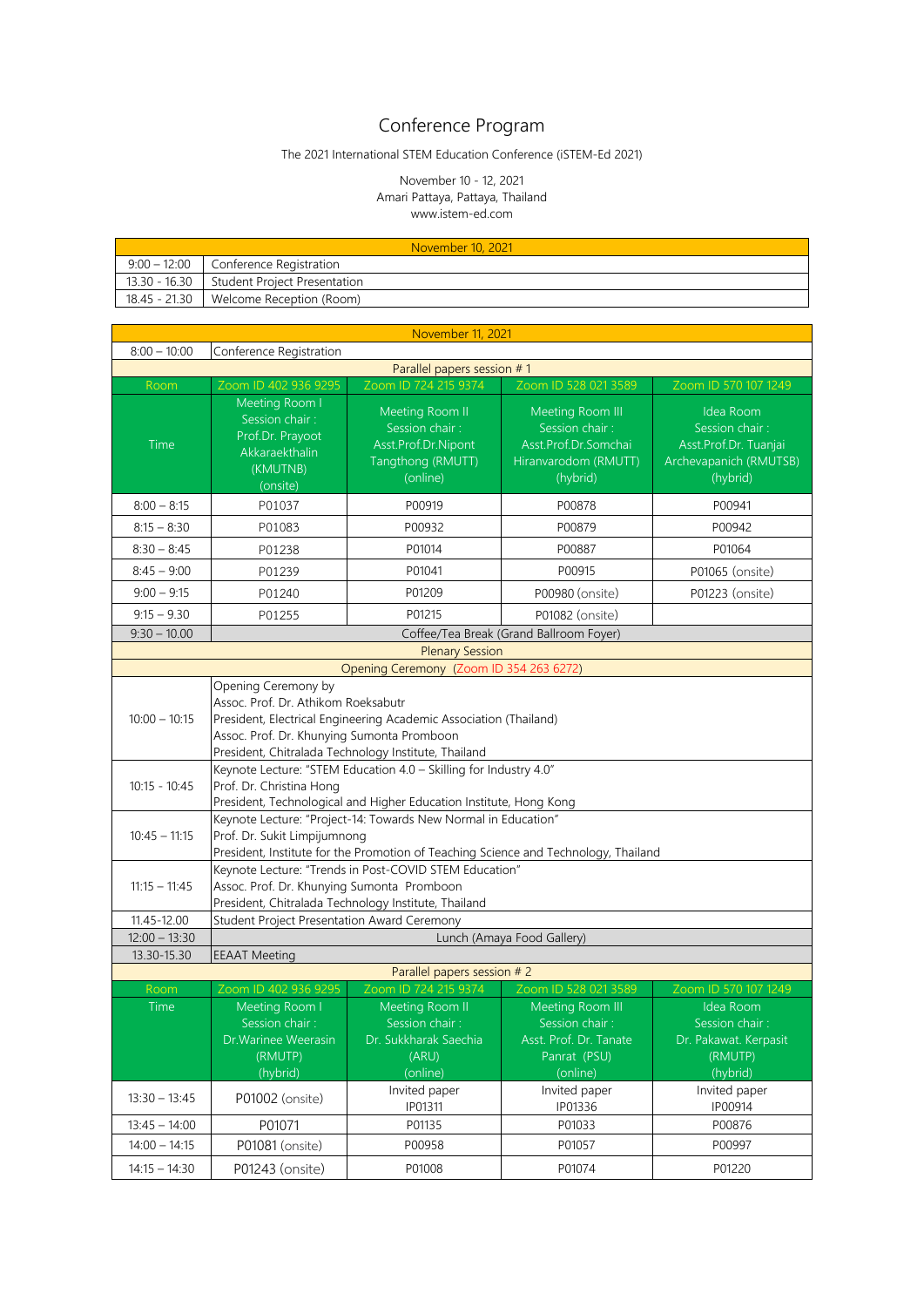| $14:30 - 14:45$ | P01248 (onsite)                                                                    | P01009                      | P01222                   | P01233 (onsite)        |  |  |  |
|-----------------|------------------------------------------------------------------------------------|-----------------------------|--------------------------|------------------------|--|--|--|
| $14:45 - 15:00$ | P00920 (onsite)                                                                    | P01051                      | P01224                   |                        |  |  |  |
| $15:00 - 15:30$ | Coffee/Tea Break (2 <sup>nd</sup> Floor Foyer)                                     |                             |                          |                        |  |  |  |
|                 |                                                                                    | Parallel papers session # 3 |                          |                        |  |  |  |
| Room            | Zoom ID 402 936 9295                                                               | Zoom ID 724 215 9374        | Zoom ID 528 021 3589     | Zoom ID 570 107 1249   |  |  |  |
| <b>Time</b>     | Meeting Room I                                                                     | Meeting Room II             | Meeting Room III         | Idea Room              |  |  |  |
|                 | Session chair:                                                                     | Session chair:              | Session chair:           | Session chair:         |  |  |  |
|                 | Asst.Prof.Dr.Supattana                                                             | Asst.Prof.Dr.Rungaroon      | Dr. Krishda Srichanpiyom | <b>Umpaporn</b>        |  |  |  |
|                 | Nirukkanaporn (RSU)                                                                | Porncharoen (RMUTP)         | (KMUTNB)                 | Peerawanichkul (RMUTP) |  |  |  |
|                 | (onsite)                                                                           | (online)                    | (online)                 | (online)               |  |  |  |
| $15:30 - 15:45$ | P01028                                                                             | P00960                      | P00911                   | P00934                 |  |  |  |
| $15:45 - 16:00$ | P01063                                                                             | P01068                      | P00999                   | P01069                 |  |  |  |
| $16:00 - 16:15$ | P01237                                                                             | P01078                      | P01235                   | P01137                 |  |  |  |
| $16:15 - 16:30$ | P01246                                                                             | P01214                      | P01234                   | P01219                 |  |  |  |
| $16:30 - 16:45$ | P01247                                                                             | P01217                      | P01254                   |                        |  |  |  |
| $16:45 - 17.00$ | P01038                                                                             |                             | P00908                   |                        |  |  |  |
| $18:30 - 21:30$ | Farewell Dinner (Best paper awards, Introduction to iSTEM-Ed 2022)<br>(Ballroom 1) |                             |                          |                        |  |  |  |

| Time           | Group 1 Meeting<br>Group 2 Meeting<br>Group 3 Meeting |                          |                          |                          |  |  |
|----------------|-------------------------------------------------------|--------------------------|--------------------------|--------------------------|--|--|
| $9:00 - 12:00$ | See information                                       | See information          | See information          | See information          |  |  |
|                | at the registration desk                              | at the registration desk | at the registration desk | at the registration desk |  |  |
| 12.00          |                                                       |                          |                          |                          |  |  |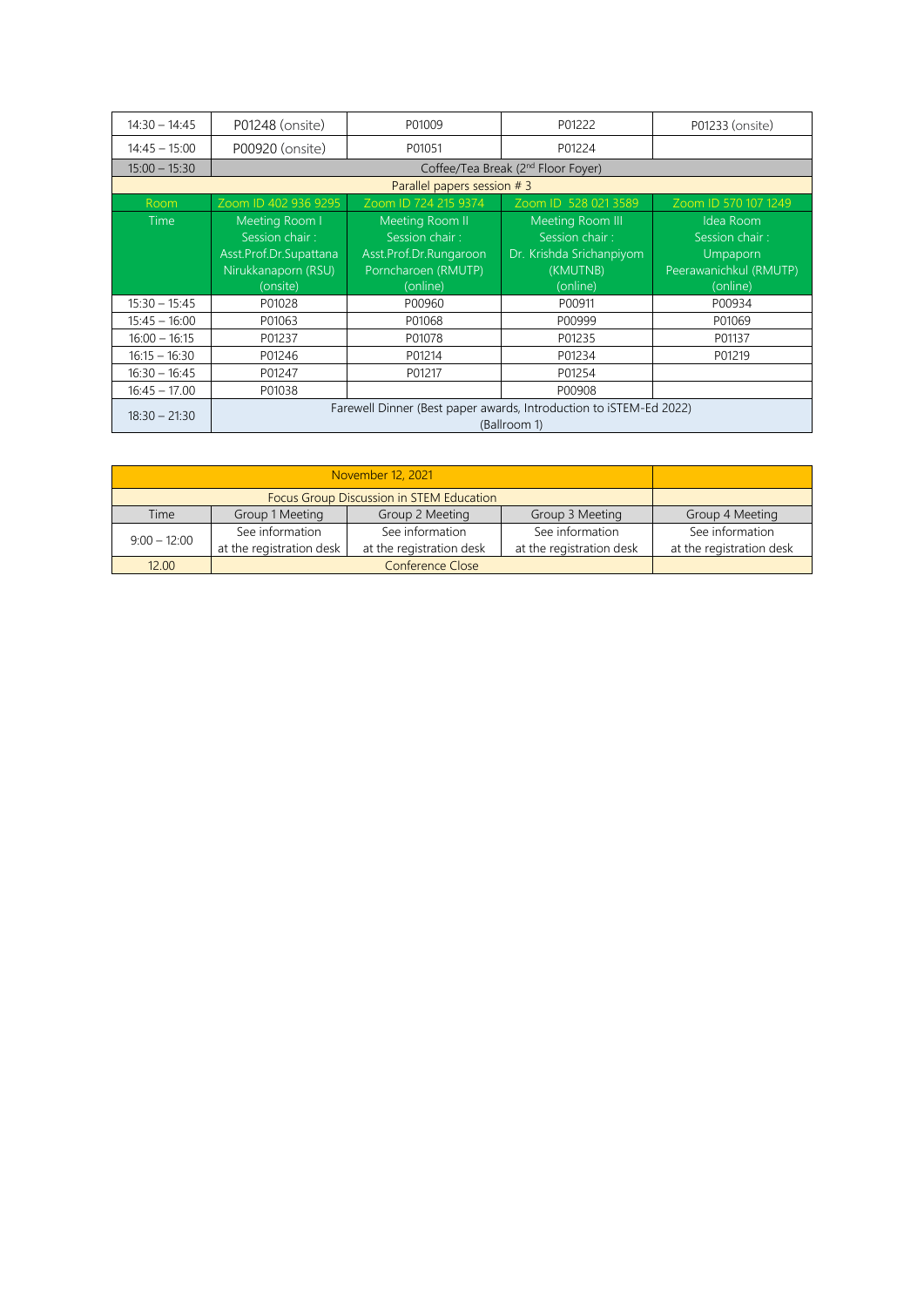| Number         | Session                                                 | Submission<br>Number | Title                                                                                                                                                                       | Author                                                                                                                                          |
|----------------|---------------------------------------------------------|----------------------|-----------------------------------------------------------------------------------------------------------------------------------------------------------------------------|-------------------------------------------------------------------------------------------------------------------------------------------------|
|                | Pedagogical Modes and Applications of STEM<br>Education | P00941               | Competencies e-portfolio construction and defense influence on<br>STEM career choice                                                                                        | Maria Elena Olvera Luna and Juan Olivares Arce                                                                                                  |
| $\overline{c}$ |                                                         | P00942               | "What is the best way to boil water?" A Home-based Activity and<br>Collaborative Learning on Energy Efficiency                                                              | Duangkhae Srikun and Usa Jeenjenkit                                                                                                             |
| $\mathbf{3}$   |                                                         | P01064               | The Feasible Study to Use The IP Camera for Doing<br>The Online Physics Experiment                                                                                          | Suppakun Wattanakaroon and Parawata<br>Thanakitivirul                                                                                           |
| $\overline{4}$ |                                                         | P01065               | Hybrid learning during the COVID-19 pandemic of engineering<br>students at KMITL, Thailand                                                                                  | Tuanjai Archevapanich, Saran Sithiyopasakul,<br>Paisan Sithiyopasakul, Thanavit Anuwongpinit,<br>Tuanjai Archevapanich and Pattarachai Vichaiya |
| 5              |                                                         | P01224               | Building LoRaWAN IoT Kits for STEM Education in<br>Interdisciplinary Training Programs                                                                                      | Hai-Phong Phan, Viet-Dung Vo, Quang-Huy<br>Nguyen,<br>Van-Hieu Duong and Huu-Hanh Hoang                                                         |
| 6              |                                                         | P01241               | Teaching basic mechanics with Lego<br>Antonio Hernández-Medina, Rubén-Darío Santiago-Acosta and<br>Ernesto-Manuel Hernández-Cooper                                          | Tecnologico de Monterrey, Escuela de Ingeniería<br>y Ciencias, Carr. al Lago de Guadalupe Km. 3.5,<br>52926 Edo. de Mex., México.               |
| $\overline{7}$ |                                                         | P00960               | Encouraging Student-Centred STEM Learning in Higher<br>Education: A theory-based project in Asia                                                                            | Anders Berglund, Mats Daniels, Jake Reardon and<br>Miriam Tardell                                                                               |
| $\,8\,$        |                                                         | P01068               | Management of Learning Activities to Promote Systemic<br>Thinking Skills for Student Teachers Training in Technology<br>Education                                           | Nutchanat Chumchuen                                                                                                                             |
| 9              |                                                         | P01078               | Active Learning Management based on MIAP Learning Model to<br>Enhance Electronic Technician Competence                                                                      | Jakkrit Benjamaha and Pichit Uantrai                                                                                                            |
| 10             |                                                         | P01214               | Management of Laboratory-Based Learning Activity on<br>Electronic Flight Instrument System                                                                                  | Nipont Tangthong and Somsak Aktimagool                                                                                                          |
| 11             |                                                         | P01217               | Combination of problem-based learning and case-based<br>learning in SQL Programming for data analysis                                                                       | kanoksom chutisowan, Jirawut<br>Suwatcharakulthorn, Prekarn Trinantarat,<br>Kongnat Ratnarangsank, Nattapong Jundang                            |
| 12             | Technology-Enhanced STEM Teaching and<br>Learning       | P00919               | Research on Highly Efficient Deep Learning Engineering<br>Teaching for Information Management and Information System<br>Undergraduates                                      | Wan Xuefen                                                                                                                                      |
| 13             |                                                         | P00932               | MiniScript: A New Language for Computer Programming<br>Education                                                                                                            | Joseph Strout                                                                                                                                   |
| 14             |                                                         | P01014               | Artificial Intelligence Practical Pedagogy For Youths in Special<br>Economic Development Zone Mukdahan of Thailand                                                          | Supachai Prainetr and Theerapant Pipattanasuk                                                                                                   |
| 15             |                                                         | P01041               | Adoption of Teaching and Learning Using E-learning in<br>Educational Systems: A Case Study of E-learning in The LEB2 of<br>King Mongkut's University of Technology Thonburi | Ailada Prasert, Putthamon Suwanachote and<br>Arnon Tubtiang                                                                                     |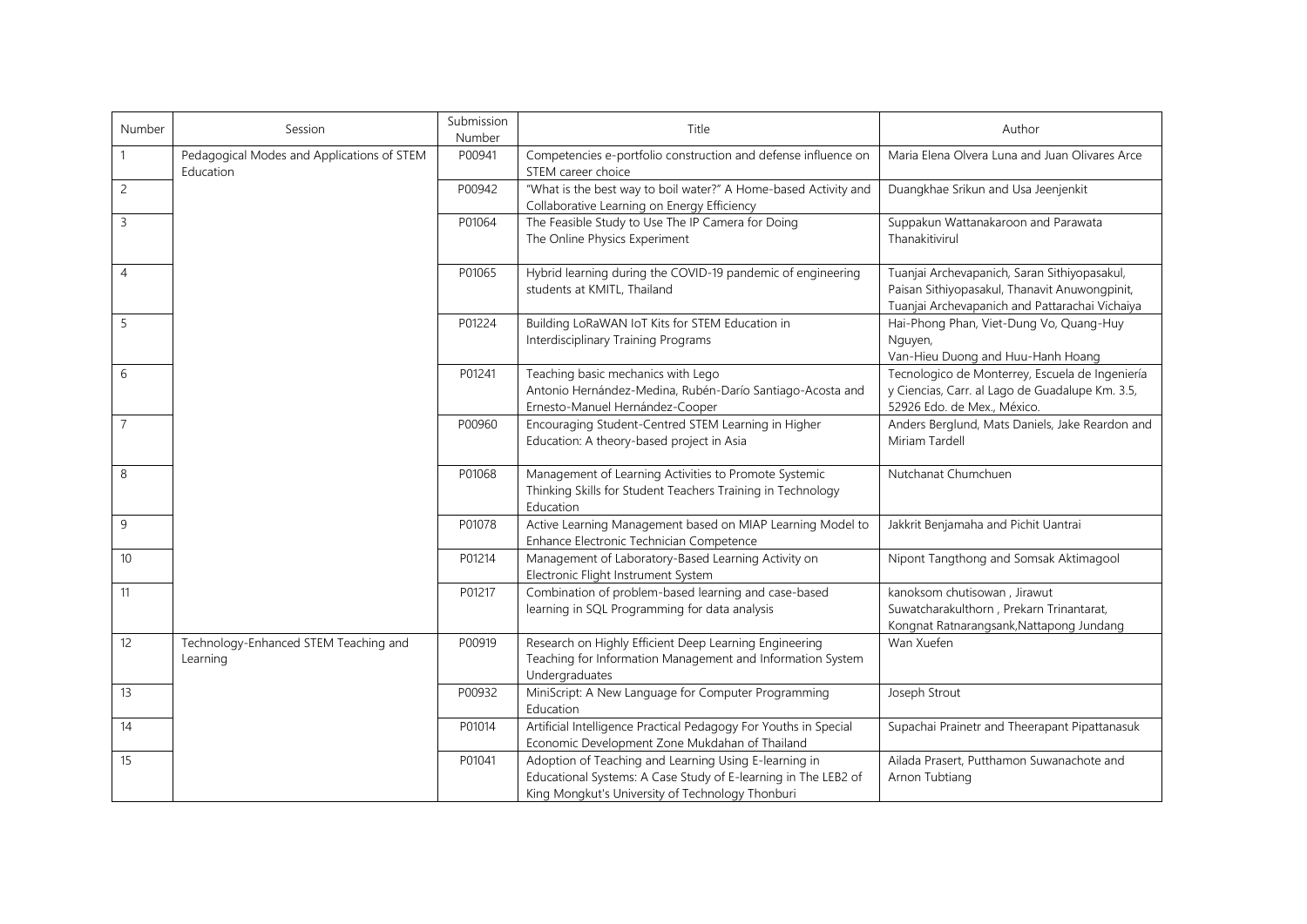| 16 |                                        | P01209 | Using Augmented Reality Technology in Learning Archeological<br>Places                                                                                                                  | Rungaroon Porncharoen, Sunaree Ratchataruj<br>and Songsiri Wichiranon                                                                             |
|----|----------------------------------------|--------|-----------------------------------------------------------------------------------------------------------------------------------------------------------------------------------------|---------------------------------------------------------------------------------------------------------------------------------------------------|
| 17 |                                        | P01215 | An Empirical Study of Virtual Telehealth Game                                                                                                                                           | Naphatsanan Suwannawong, Prachyanun Nilsook<br>and Panita Wannapiroon                                                                             |
| 18 |                                        | P00878 | The Development of Online Learning and Teaching<br>Management in English Literature Using Google Classroom for<br>the Undergraduate Students                                            | Nednipa Jiemsak                                                                                                                                   |
| 19 |                                        | P00879 | The Efficiency of Music Learning in a Blended Learning<br>Environment of Undergraduate Students In Phranakhon Si<br>Ayutthaya Rajabhat University                                       | Ruamsak Jiemsak                                                                                                                                   |
| 20 |                                        | P00887 | Students' Perception of Online Classes and Exams Held During<br>COVID-19 Pandemic: The Engineering Faculty's Experience at<br><b>Assumption University</b>                              | Sajed Habib and Tussanai Parthornratt                                                                                                             |
| 21 |                                        | P00915 | The Development of a Self-Study System for Language Learning<br>- Overview of the Project and Related Work -                                                                            | Katsuyuki Umezawa, Makoto Nakazawa, Manabu<br>Kobayashi, Yutaka Ishii, Michiko Nakano and<br>Shigeichi Hirasawa                                   |
| 22 |                                        | P01033 | Development of block-based coding teaching tool with<br>agriculture application (Smart farm)                                                                                            | Nathawan Khaosang, Natchanon Nirapai, Kittikan<br>Kongmanee, Chawin Chantharasenawong and<br>Jirasak Srirat                                       |
| 23 |                                        | P01082 | Self-training in Sports Agility Drills using Smartphone Sensors                                                                                                                         | Yaowamal Raphiphan, Sommai Punta and<br>Suphongsa Khetkeeree                                                                                      |
| 24 |                                        | P00911 | Design and Development of Innovation-based Learning for<br>Advanced Digital System Course                                                                                               | Sethakarn Prongnuch and Suchada<br>Sitjongsataporn<br>Suan Sunandha Rajabhat University                                                           |
| 25 |                                        | P00999 | The Problem-Based Learning by Using Computer-Aided<br>Engineering: The Heatsink Design Competition                                                                                      | Chapkit Charnsamorn and Parawata Thanakitivirul<br>Mahanakorn University of Technology                                                            |
| 26 |                                        | P01038 | Digital Game-based Pedagogy: Teachers' Perspectives                                                                                                                                     | Urairat Maneerattanasak                                                                                                                           |
| 27 |                                        | P01063 | Learning Process during the COVID-19 Crisis, Selected Topics in<br>Telecommunication Engineering subject, Department of<br>Electronics and Telecommunication Engineering, RUS, Thailand | Tuanjai Archevapanich, ParkPoom<br>Khunthawiwone, Jiran Sithiyopasakul, Thanavit<br>Anuwongpinit, Boonchana Purahong and Paisan<br>Sithiyopasakul |
| 28 |                                        | P01243 | Instructional Package for Self-Practicing and Online Learning of<br>Electric Motor Control Course on Covid-19 Saturation: A Case<br>Study of Chitralada Technology Institute            | Chira Sungkedkit                                                                                                                                  |
| 29 |                                        | P01254 | Online virtual practicum during COVID-19: the case of a student<br>work practice program Chitralada Technology Institute                                                                | Jedsada Tangmongkhonsuk                                                                                                                           |
| 30 | Other Related Topics to STEM Education | P01037 | User Experience and Usability of Conducting Examination in<br>Google Classroom: Case Study NIDA Business School MBA<br>Students                                                         | Thunyanee Pothisarn                                                                                                                               |
| 31 |                                        | P01083 | Problem Smartphone Use, Executive Function, and Academic<br>Achievement of STEM Undergraduate Students                                                                                  | Graham Pluck and Helen Johnson                                                                                                                    |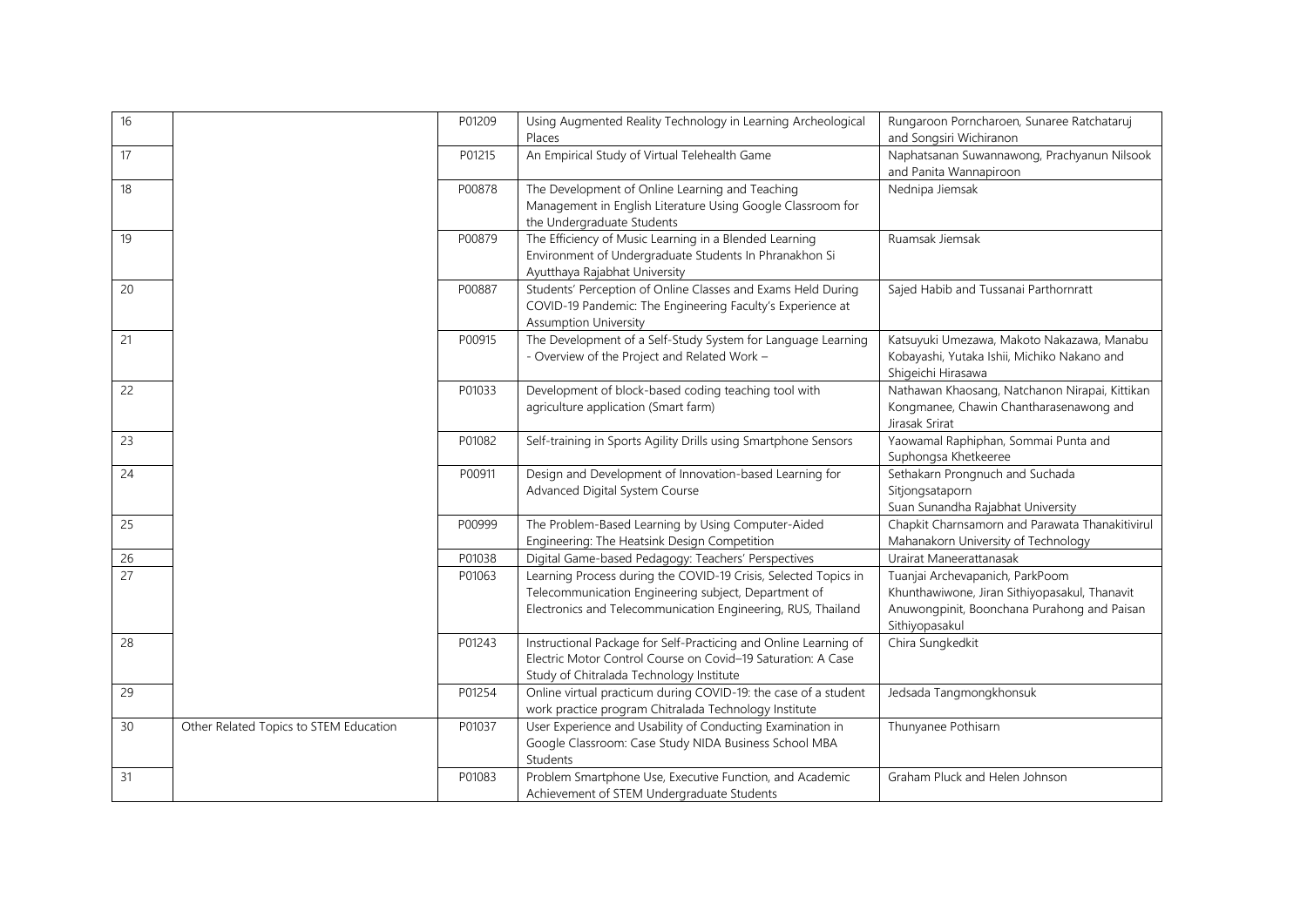| 32 |                                                                     | P01238                      | Development of a prototype of Self Balancing Robot for<br>Education                                                                                                         | Phadungrat Prongphimai, Udomsak<br>Kaewmorakot, Lapus Poolperm and Sayan<br>Chaiwas               |
|----|---------------------------------------------------------------------|-----------------------------|-----------------------------------------------------------------------------------------------------------------------------------------------------------------------------|---------------------------------------------------------------------------------------------------|
| 33 |                                                                     | P01239                      | Development of the quadruped robot modeling and movement<br>simulation for Education                                                                                        | Udomsak Kaewmorakot and Lapus Poolperm                                                            |
| 34 |                                                                     | P01240                      | Cartesian Teaching Media Set                                                                                                                                                | Sarayuth Supavasuthi, Titipat Pengsri, Udomsak<br>Kaewmorakot and Lapus Poolperm                  |
| 35 |                                                                     | P01255                      | An Integrated Learning of Communication and Presentation for<br>Industrial Work through Seminar for Special Project Preparation<br>Using Phenomenon-Based Learning Approach | Suporn Thaenkaew, Jirasak Achariyayos, Virulh<br>Hutavadhana and Kanokwan Ruangsiri               |
| 36 |                                                                     | Invited<br>paper<br>IP00914 | Through the eyes of a research team: Using theory to enhance<br><b>STEM Education</b>                                                                                       | Anders Berglund, Mats Daniels and Arnold Pears                                                    |
| 37 |                                                                     | P00876                      | Current Status of Engineering Education in Jordan                                                                                                                           | Wejdan Abu Elhaija, Ahed Al Wahadni, Zoubir<br>Hamici and Mohammad Abu Afifeh                     |
| 38 |                                                                     | P00997                      | Application of Convex Mirrors to Study the Magnitude of the<br>Milky Way Using STEM Education                                                                               | Wiraporn Maithong, Piyapong Kunsit and<br>Warakorn Ramung                                         |
| 39 |                                                                     | P01220                      | Gamification Ecosystem for Research-based Learning                                                                                                                          | Siwaporn Linthaluek, Panita Wannapiroon and<br>Prachyanun Nilsook                                 |
| 40 |                                                                     | P01233                      | Affordable microfluidic electroanalysis for senior high school,<br>college and university STEM education                                                                    | Thana Thaweeskulchai and Albert Schulte                                                           |
| 41 |                                                                     | P00934                      | Proposed Model of STEM Associated with Social Issues: Case<br>Study on Tapioca Drip Irrigation System                                                                       | Nidchabendha Chandanachulaka Roekrai and<br>Werachet Khan-ngern                                   |
| 42 |                                                                     | P01069                      | Determination of Critical Micelle Concentration (CMC) of<br>Surfactants by Contact Angle Measurement Method                                                                 | Charin Seesomdee, Sukkaneste Tungasmita and<br>Panadda Dechadilok                                 |
| 43 |                                                                     | P01135                      | A Novel Chirp Demodulation Scheme Based on SAGC for<br>Amateur Radio Data Transmission                                                                                      | Sukkharak Saechia, Apiwat Magkeethum and<br>Paramote Wardkein                                     |
| 44 |                                                                     | P01137                      | The Development of Instructional Model for Engineering<br>Materials Course by using Concept Mapping to Enhance<br>Computational Skills.                                     | Kitti Surpare and Choochat Seetao                                                                 |
| 45 |                                                                     | P01219                      | Engineering Teacher Training using MIAP Based Coaching and<br>Mentoring Techniques in Promoting Teacher Competencies                                                        | Kanyawit Klinbumrung and Kitti Seapare                                                            |
| 46 | Curriculum Studies and Development Focused<br><b>STEM Education</b> | Invited<br>paper<br>IP01311 | UV-Visible Spectrophotometric Inquiry-Based Learning via STEM<br>CAMP: Imitation of Syrup Drinks                                                                            | Ronnakrit Chaithong, Wannapong Triampo,<br>Pongpatai Kitrungloadjanaporn, and Darapond<br>Triampo |
| 47 |                                                                     | P00908                      | The Development of Teaching Model using Research-Based<br>Learning in the Illumination System Design                                                                        | Wirat Aswanuwat and Krishda Srichanpiyom                                                          |
| 48 |                                                                     | P00958                      | A Study of the Micro-Teaching Practice Ability of Teacher<br>Training in Electrical Engineering Students by Teaching and                                                    | Krishda Srichanpiyom                                                                              |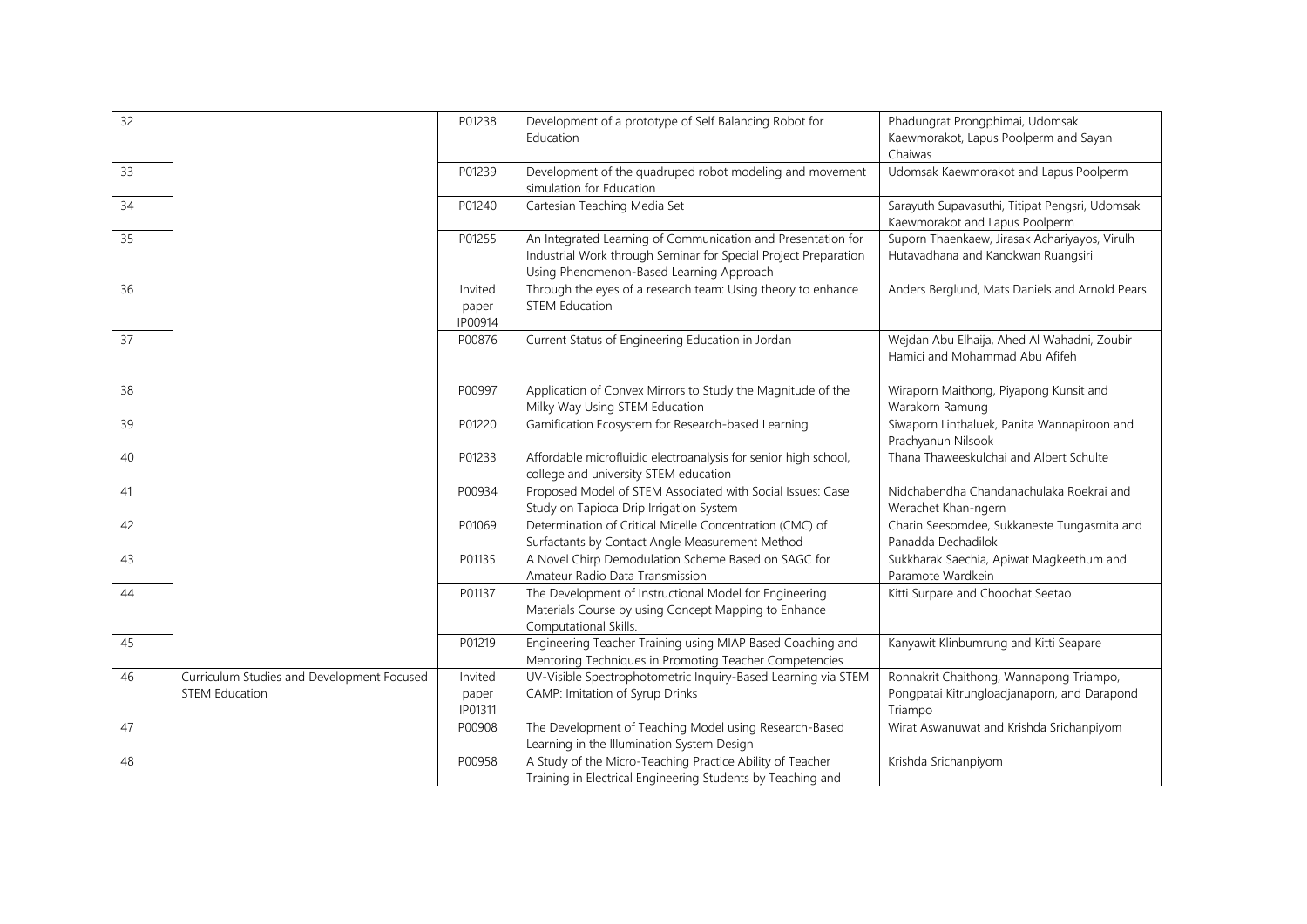|    |                                                     |                             | Learning According to the Assessment for Learning Using<br>Feedback Techniques                                                                                                      |                                                                                                                                                        |
|----|-----------------------------------------------------|-----------------------------|-------------------------------------------------------------------------------------------------------------------------------------------------------------------------------------|--------------------------------------------------------------------------------------------------------------------------------------------------------|
| 49 |                                                     | P01008                      | Application of CDIO Initiative on High-Skill Workforce<br>Development to Reduce Losses in Production Process                                                                        | Porntip deekaew and Komkrit Chomsuwan                                                                                                                  |
| 50 |                                                     | P01009                      | Practical Learning Model for Stimulate Innovative Idea of<br>Technician to Reduce Loss in Manufacturing                                                                             | Montree Srisangthong and Komkrit Chomsuwan                                                                                                             |
| 51 |                                                     | P01051                      | Digital Literacy in Austrian Lower Secondary Education - A<br>Synthesis and Evaluation of Experiences in the First Two Years                                                        | Corinna Hörmann, Lisa Kuka and Barbara Sabitzer                                                                                                        |
| 52 | Skills & Re-Skills Development for STEM<br>Literacy | Invited<br>paper<br>IP01336 | Evaluating Learner Reasoning Skills through the Active Learning<br>Flipped STEM Classroom Design                                                                                    | Tanate Panrat and Hambalee Jehma                                                                                                                       |
| 53 |                                                     | P00980                      | Applying Experiential Learning Cycle for Electrical Measurement<br>Laboratory                                                                                                       | Supachai Vorapojpisut                                                                                                                                  |
| 54 |                                                     | P01057                      | Fab Lab initiative in higher education: digital solutions diverted<br>to traditional farming in Cambodia context                                                                    | Chan Daraly Chin, Chanthan Hel and Rothna Pec                                                                                                          |
| 55 |                                                     | P01074                      | Development of Remote Laboratory for Feedback Control<br>System Class                                                                                                               | Piya Jitthammapirom, Pornpimon Chayratsami<br>and Worawit Somha                                                                                        |
| 56 |                                                     | P01222                      | Synthesis of Digital Medical Student Characteristics                                                                                                                                | Mathuwan Srikong, Panita Wannapiroon and<br>Prachyanun Nilsook                                                                                         |
| 57 |                                                     | P01223                      | Information Engineering Course Management in<br>Faculty of Engineering, KMITL towards excellence                                                                                    | Punyaruethai Purahong, Tuanjai Archevapanich,<br>Vasutorn Chaowalittawin,<br>Gregory P. Millerteacher, Paisan Sithiyopasakul<br>and Boonchana Purahong |
| 58 |                                                     | P01002                      | The Desirable Characteristics of Vocational Internship Students<br>Contributing to the 21st Century Skills Development in Bangkok,<br>Thailand                                      | Chuensumon Bunnag, Wanpen Kritongsuk and<br>Apinya Ingard                                                                                              |
| 59 |                                                     | P01071                      | STEM Communication Skills and The Rhetorical Triangle:<br>Key-elements to Meet Business's Expectation                                                                               | Orapan Bunchasansiri, Peangpen Jirachai and<br>Krittika Tanprasert                                                                                     |
| 60 |                                                     | P01081                      | A STEM CLIL Pilot Project in Ecuadorian High Schools                                                                                                                                | Helen Johnson                                                                                                                                          |
| 62 |                                                     | P01235                      | Assessment of Learning Achievement of Inquiry-based<br>Instruction on the Topic 'Polymer' in Science for Business and<br>Services Online Course for Vocational Certificate Students | Sapanna Nualsard                                                                                                                                       |
| 63 |                                                     | P01248                      | A Constructionism-Based Learning Framework to Promote EMT<br>Conduit Bending Practice Skills                                                                                        | Chira Sungkedkit                                                                                                                                       |
| 64 |                                                     | P00920                      | Development of Outcome-based Learning and Analytical<br>Thinking on Basic Electronics                                                                                               | Suchada Sitjongsataporn, Panlop<br>Puntupreecharat, Chitpong Naphaphan,<br>Pongsack Promwong, Vasin Boonsobhak and<br>Krissanapong Nandhasri           |